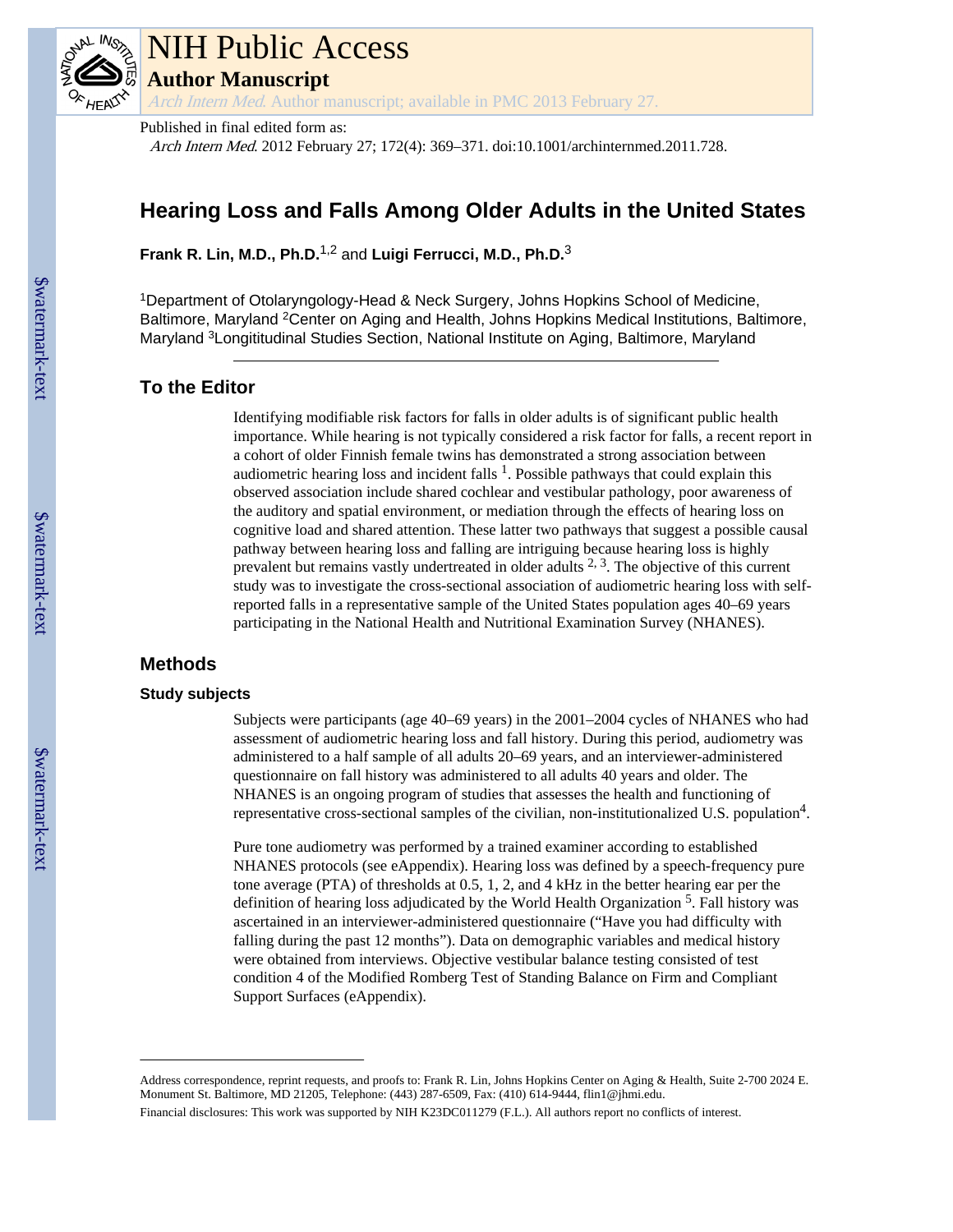Logistic regression was used to analyze the association between hearing loss and selfreported falling while adjusting for age and other covariates. We accounted for the complex sampling design in all analyses by using sample weights according to National Center for Health Statistics (NCHS) guidelines. All analyses were conducted using STATA 11.1 (StataCorp, College Station, TX), and 2-sided p-values <.05 were considered statistically significant.

### **Results**

From 2001–2004, 2017 participants age 40–69 years had concurrent assessment of hearing loss and fall history in NHANES (eTable). Hearing loss >25dB was prevalent in 14.3% of these participants, and 4.9% of the participants reported falling over the preceding 12 months. We examined the association of hearing loss with having self-reported falls in stepwise logistic regression models. In an unadjusted model, hearing loss was significantly associated with the odds of reported falls. For every 10 dB increase in hearing loss, there was a 1.4 fold (95% CI: 1.3–1.5) increased odds of an individual reporting falling over the preceding 12 months. Adjustment for demographic factors (age, sex, race, education), cardiovascular factors (smoking, diabetes, hypertension, stroke), and vestibular balance function did not substantially change the magnitude or significance of this association (Table). Restricting the analytical cohort to only those participants with hearing loss ≤ 40 dB (thereby excluding those with a moderate or severe hearing loss) did not affect the magnitude of our results (c.f. Table).

#### **Comment**

In this nationally-representative study of 40–69 year-old adults, greater hearing loss was independently associated with self-reported falls over the preceding 12 months. These results were robust to analyses accounting for multiple confounders, excluding participants with moderate or severe hearing loss, and after adjustment for vestibular balance function. The magnitude of the association of hearing loss with falls is clinically-significant with a 25 dB hearing loss (equivalent from going from normal to mild hearing loss) being associated with a nearly three-fold increased odds of reporting falling over the preceding year.

Our results contribute to the literature examining the association between hearing loss and falls. Our findings are consistent with prior research studies that have utilized both selfreported<sup>6</sup> and audiometric  $1.7$  measures of hearing and have demonstrated associations between hearing loss with balance function  $<sup>7</sup>$  and incident falls  $<sup>1</sup>$ . In contrast, another</sup></sup> longitudinal study has not found similar associations  $8$ . Potential factors that may limit the consistency of reported results across studies are variability in how hearing loss was measured, variability in cohort characteristics, and how balance and falls were assessed. For example, in studies using a hearing screening instrument rather than pure tone audiometry  $\frac{8}{3}$ , any misclassification of hearing loss status by the screening device may bias any observed results toward the null hypothesis

A number of mechanisms could explain the observed association between hearing loss and falls. There may be concomitant dysfunction of both the cochlear and vestibular sense organs given their shared location within the bony labyrinth of the inner ear. Decreased hearing sensitivity may also directly limit access to auditory cues that are needed for environmental awareness. Finally, the association of hearing loss with falls may be mediated through cognitive load and reduced attentional resources. Attentional resources are critical for maintaining postural control<sup>9</sup>, and decrements in attentional and cognitive resources imposed by hearing loss  $10$  may impair the maintenance of postural balance in real-world situations and increase the risk of falling.

Arch Intern Med. Author manuscript; available in PMC 2013 February 27.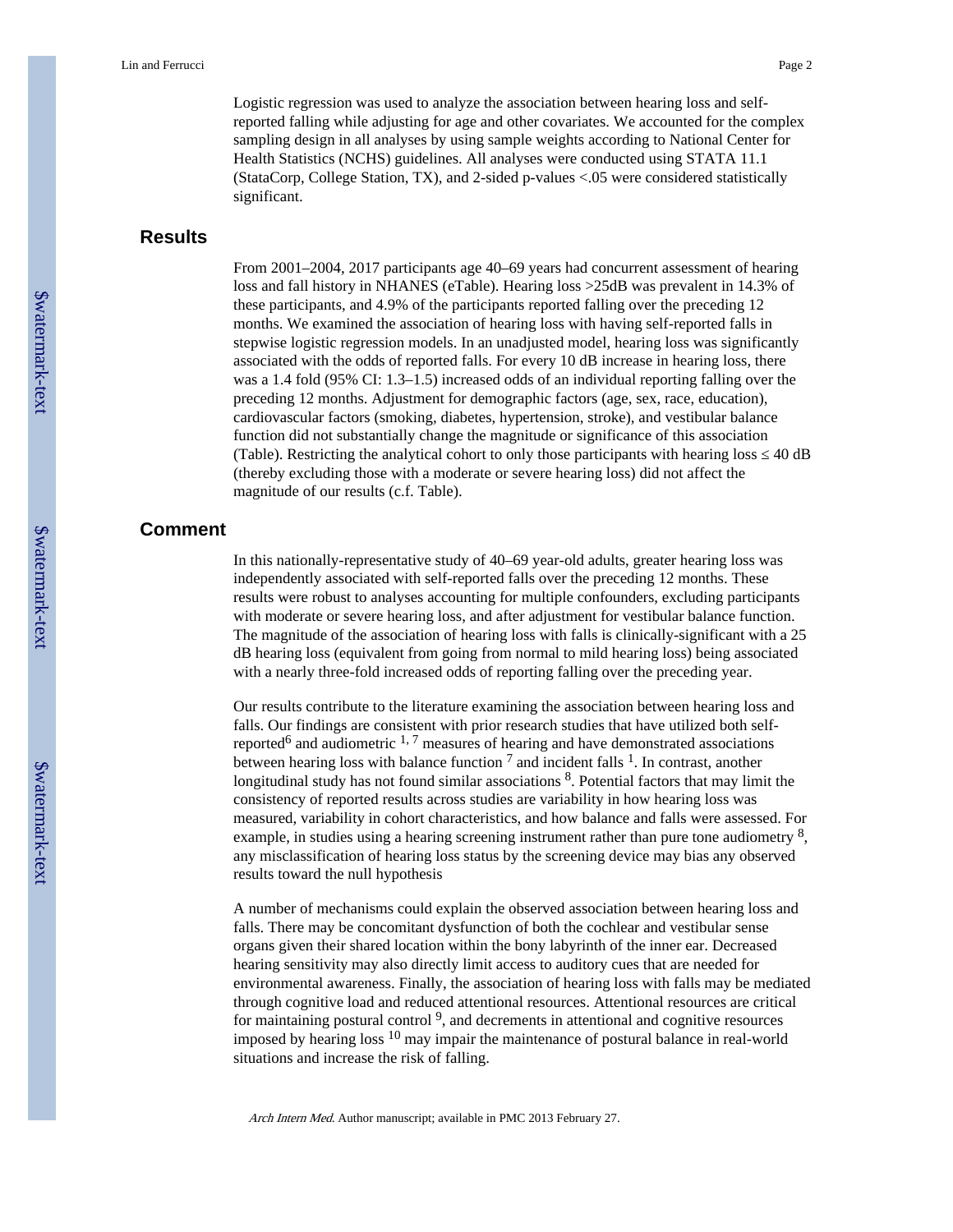A key limitation of our study is that our results are based on cross-sectional data rather than on longitudinal trajectories of hearing loss and fall history over time. Our measure of fall history was also dependent on retrospective self-report. However, our results were generally consistent with other studies  $^{1, 6, 7}$ , and our results demonstrated a robust association between hearing loss and falls after adjustment for multiple confounders.

Further prospective research is needed to determine whether hearing loss is a modifiable risk factor for falls that may be amenable to hearing rehabilitative strategies that remain underutilized.

#### **Acknowledgments**

This work was supported by the National Institute on Deafness and Other Communication Disorders (K23DC011279) and a National Institute on Aging Pepper Older Americans Independence Center Research Career Development Award (F.L.).

#### **References**

- 1. Viljanen A, Kaprio J, Pyykko I, et al. Hearing as a predictor of falls and postural balance in older female twins. J Gerontol A Biol Sci Med Sci. Feb; 2009 64(2):312–317. [PubMed: 19182227]
- 2. Lin FR, Niparko JK, Ferrucci L. Hearing loss prevalence in the United States. Arch Intern Med. 2011 In press.
- 3. Lin FR, Thorpe R, Gordon-Salant S, Ferrucci L. Hearing Loss Prevalence and Risk Factors Among Older Adults in the United States. J Gerontol A Biol Sci Med Sci. Feb 27.2011
- 4. Centers for Disease Control and Prevention (CDC). National Center for Health Statistics (NCHS). National Health and Nutrition Examination Survey. Hyattsville, MD: U.S. Department of Health and Human Services, Centers for Disease Control and Prevention; 2010. [http://www.cdc.gov/nchs/](http://www.cdc.gov/nchs/nhanes.htm/) [nhanes.htm/](http://www.cdc.gov/nchs/nhanes.htm/)
- 5. World Health Organization Prevention of Blindness and Deafness (PBD) Program. [Accessed 7/1/2011] Prevention of Deafness and Hearing Impaired Grades of Hearing Impairment. [http://](http://www.who.int/pbd/deafness/hearing_impairment_grades/en/index.html) [www.who.int/pbd/deafness/hearing\\_impairment\\_grades/en/index.html](http://www.who.int/pbd/deafness/hearing_impairment_grades/en/index.html)
- 6. Lopez D, McCaul KA, Hankey GJ, et al. Falls, injuries from falls, health related quality of life and mortality in older adults with vision and hearing impairment--is there a gender difference? Maturitas. Aug; 2011 69(4):359–364. [PubMed: 21664773]
- 7. Baloh RW, Ying SH, Jacobson KM. A longitudinal study of gait and balance dysfunction in normal older people. Arch Neurol. Jun; 2003 60(6):835–839. [PubMed: 12810488]
- 8. Purchase-Helzner EL, Cauley JA, Faulkner KA, et al. Hearing sensitivity and the risk of incident falls and fracture in older women: the study of osteoporotic fractures. Ann Epidemiol. May; 2004 14(5):311–318. [PubMed: 15177269]
- 9. Woollacott M, Shumway-Cook A. Attention and the control of posture and gait: a review of an emerging area of research. Gait Posture. Aug; 2002 16(1):1–14. [PubMed: 12127181]
- 10. Lin FR, Ferrucci L, Metter EJ, An Y, Zonderman AB, Resnick SM. Hearing loss and cognition in the Baltimore longitudinal study of aging. Neuropsychology. Jul 4.2011